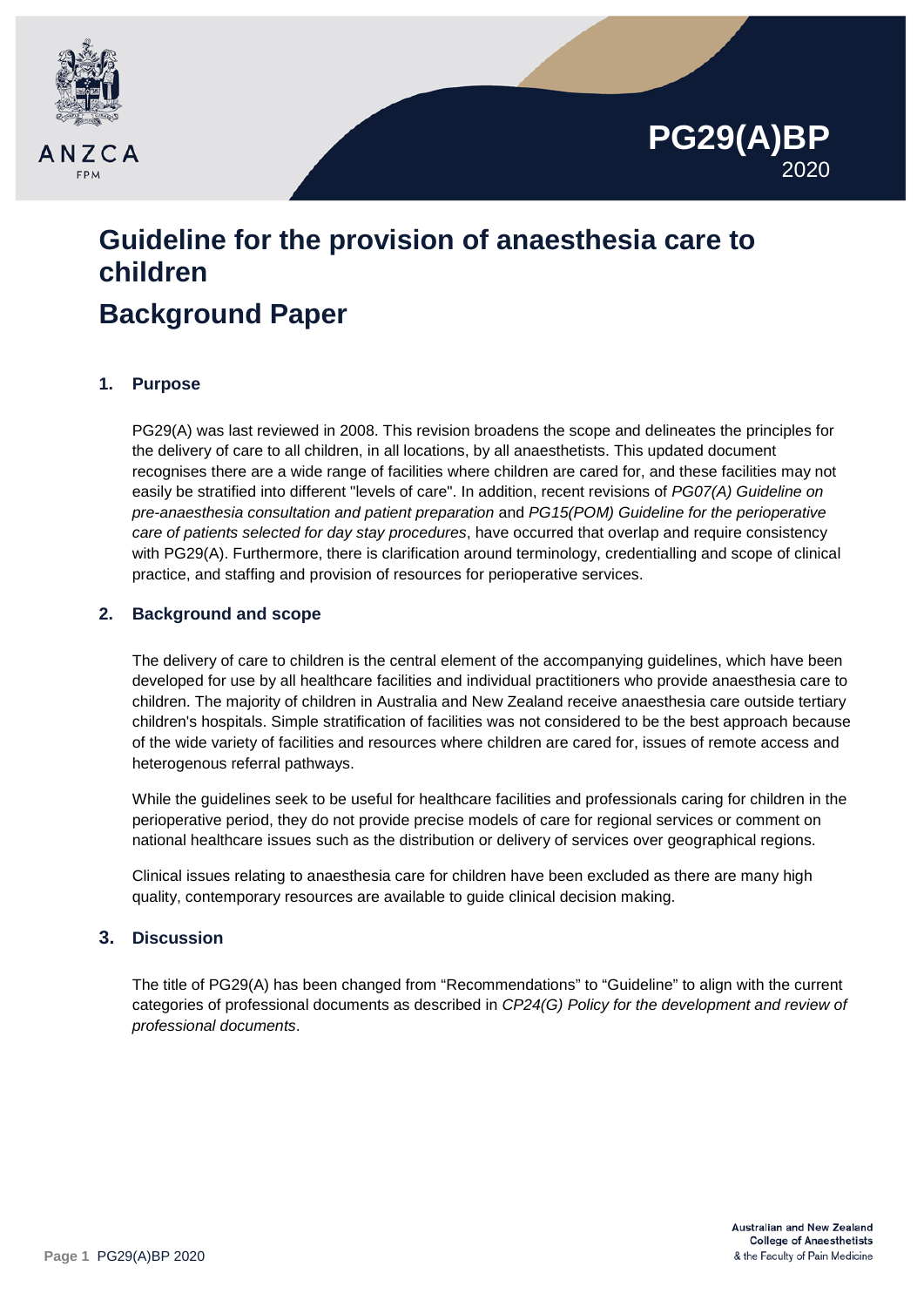

## **4. Explanation of terms and definitions**

- 4.1 **Post menstrual age (PMA)**, defined as the gestational age plus the chronological age, replaces the term post conceptional age as the preferred term. In 2004, the American Academy of Paediatrics released a policy statement which recommended that the term post conceptional age, and variants of this term, not be used in clinical paediatrics. For infants born after assisted reproductive technology, the gestational age is calculated by adding two weeks to the conceptional age.<sup>1</sup> Many older studies looking at apnoea in the premature infant used the two terms interchangeably.
- 4.2 **Planned vs emergency surgery** has been defined here for the purposes of the accompanying guideline, however, it is recognised there are regional differences in terminology for these categories. Planned surgery may also be known as elective, while emergency surgery might be known as non-elective, acute, emergent and urgent.
- 4.3 Readers may note the absence of the term "**paediatric anaesthetist**" in the accompanying guidelines. This term has been omitted due to the lack of an agreed definition, qualification or standard to which the term could be applied. Anaesthetists with a subspecialty interest in anaesthesia for children have been referred to as such throughout the document.

#### **5. Scope of practice issues**

- 5.1 Limitations of practice of individuals will depend on many variables and change over time. Limits on practice are not solely determined by defining a lower age threshold. Patient age is only one of the metrics that should be considered in determining scope of practice.
- 5.2 This document does not seek to prescribe age limits to practitioners or institutions but rather to provide guidance as to the key patient, staff, and facility related factors to consider in determining these age thresholds. Scope of practice issues can often be resolved when practitioners ask themselves the question; "Do I have the necessary knowledge, skills and assistance to care for this child and manage any complications that might arise in the context of this health care facility?" If the answer is no and the care is not urgently required, then the patient should be referred (refer section 9). If the care is urgently required, and delay would result in harm, then the practitioner should utilise the skills they have to provide care to the best of their ability. Consideration should be given to seeking the assistance of another colleague if available as well as the use of remote resources for advice.
- 5.3 There are excellent guides available for defining scope of clinical practice and credentialling for both practitioners and healthcare facilities.2,3

#### **6. Training**

- 6.1 The ANZCA Paediatric Specialised Study Unit (SSU)4 is competence and knowledge based. Rather than a time-based attachment, completion is contingent upon attaining a volume of practice of specified complexity.
- 6.2 Currently, anaesthesia training for GP anaesthetists is administered by the tripartite Joint Consultative Committee on Anaesthesia (JCCA) and comprises a twelve-month training period in a JCCA accredited post. A satisfactory report from their JCCA supervisors and success in the JCCA examination are required for completion.<sup>5</sup> The JCCA curriculum stipulates the requirements for endorsement of paediatric practice for children (ASA 1 or 2) greater than 5 years of age and for children (ASA 1 or 2) 3-5 years of age based upon volume of practice.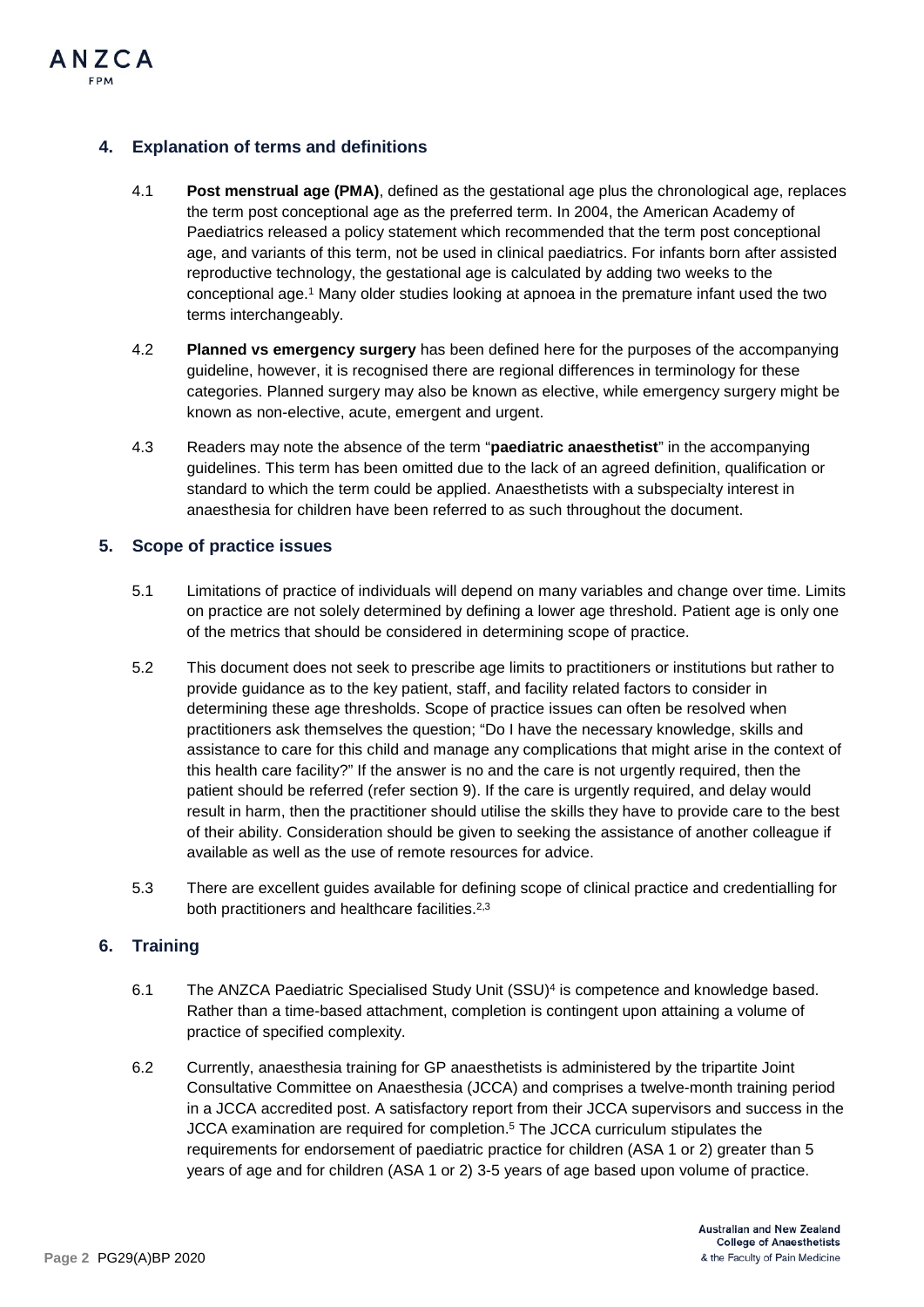- 6.3 It is generally agreed that care of children with complex disease and/or having complex surgery should be undertaken by anaesthetists with subspecialty interest in anaesthesia for children.<sup>6</sup> A formal standard for subspecialisation in paediatric anaesthesia does not currently exist in Australia and New Zealand. Subspecialty training usually involves a fellowship in a tertiary paediatric centre, often with ICU experience. However, it is acknowledged that there are many competent, experienced anaesthetists caring for children who have not had the benefit of a tertiary fellowship.
- 6.4 Additional training is advised for practitioners caring for children less than 2 years of age, or for the specialised categories referred to in the accompanying document.
- 6.5 Paediatric trauma or emergency situations can present a dilemma. Practitioners may find themselves faced with children younger or with a more complex history than is part of their usual practice. As always, in an emergency situation, all practitioners should use the skills, knowledge and assistance they have on hand to care for unwell children.

#### **7. Patient age**

ANZCA FPM

- 7.1 While institutions, individuals and training programs often articulate and emphasise a minimum age threshold, it is crucial to understand that age is only one of the factors that needs to be considered when determining who should provide care along with timing and location of care.
- 7.2 The ANZCA Paediatric SSU aims to train FANZCA graduates to be able to provide anaesthesia and sedation for surgery of moderate complexity for children over 2 years of age without significant co-morbidities.<sup>4</sup>
- 7.3 The threshold patient age of 2 is an arbitrary guide for the newly-graduated fellow. It is younger than the age suggested by our UK counterparts (3 years). <sup>7</sup> Risk increases with diminishing age and especially so for children less than 1 year of age. This trend is supported by the APRICOT $6$ study, which aimed to identify the incidence, nature and outcomes of severe critical events in children undergoing anaesthesia, and the associated potential risk factors across 261 European hospitals.<sup>6</sup> This study highlights a relatively high rate of severe critical events during the anaesthesia management of children for surgery or diagnostic procedures (figure 1).<sup>6</sup>
- 7.4 Co-morbidity and other factors increase risk associated with anaesthesia $6.8$  and should be carefully considered when determining the timing and location of care. Section 9 summarises the issues that are known to contribute to risk. Medical, technical and nursing staff numbers and experience, perioperative facilities such as availability of high dependency areas and support services such as blood bank should also be considered when making the decision to anaesthetise any child.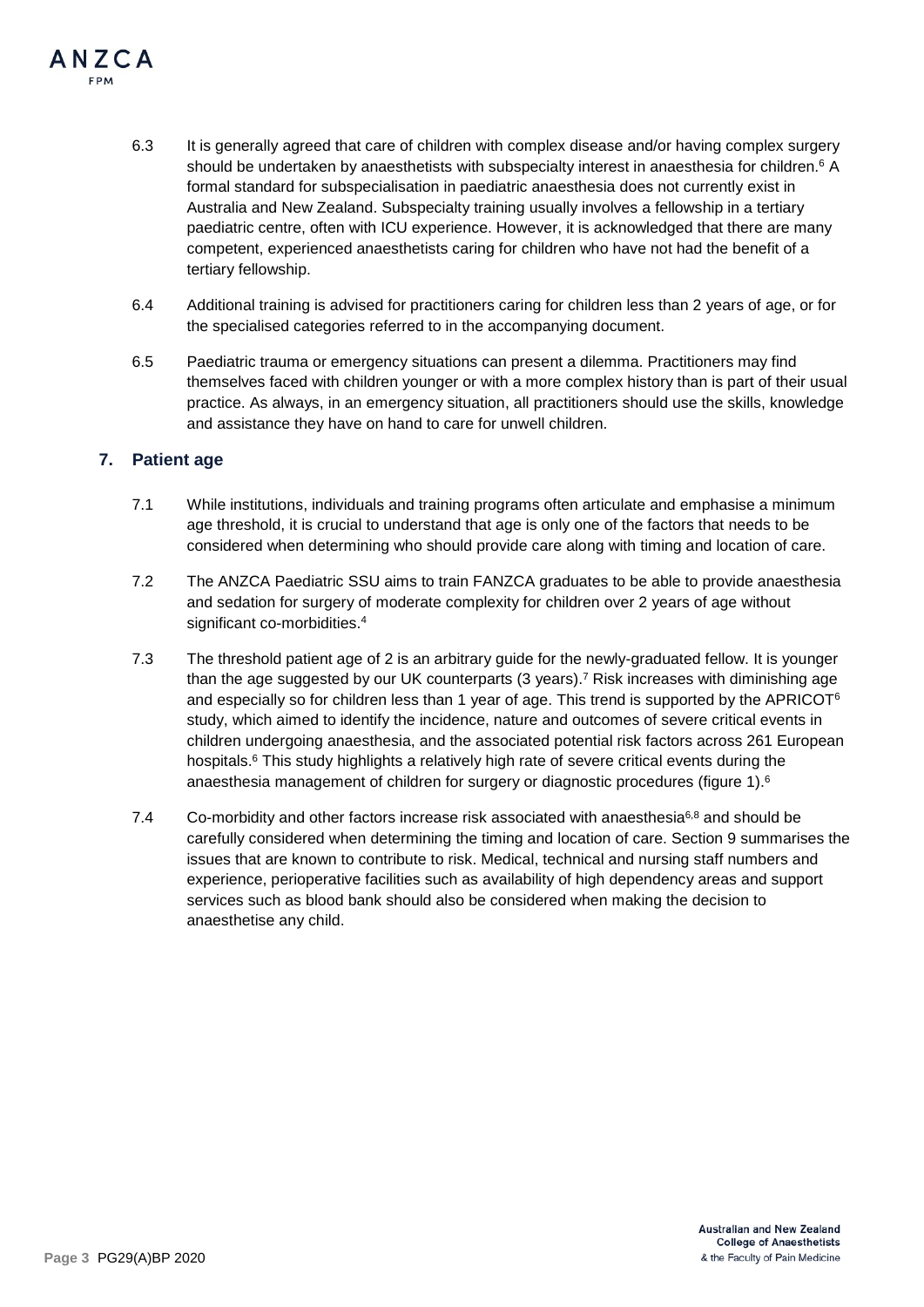



**Figure 1:** Distribution of severe critical events throughout the age groups. (A) Relative incidence of respiratory and cardiovascular events (%) and the relative distribution of the four respiratory critical events (%). (B) Age distribution of cardiovascular (orange) and respiratory (blue) critical events. (Used with permission).6

#### **8. Volume of practice/caseload**

- 8.1 There is currently limited evidence for a specific minimum case load to maintain competence in caring for children. This lack of data contributes to difficulties in setting standards for expertise, defining scope of practice and monitoring competence.<sup>9</sup>
- 8.2 There is evidence to support an association between frequency of practice/caseload, years of experience and patient outcomes. Data from the APRICOT study show an association between institutional case-load and incidence of cardiovascular and respiratory critical events in children, across a range of institutions (figure 2).6
- 8.3 There have been attempts in the past to suggest a minimum volume of practice. It is important to note these have been largely based on opinion. In recommendations based on the National Confidential Enquiry into Perioperative Deaths in 1992,<sup>10</sup> the author suggested that the frequency of "current experience" for a "children's anaesthetist" should be annually: 300 children under 10, 50 children under 3 years, and 12 children under 6 months of age. The authors of a 1994 survey of French anaesthetists suggested that a minimum case-load of 200 paediatric anaesthetics per year is necessary to reduce the incidence of complications and improve the level of safety in paediatric practice.<sup>11</sup> This survey had a low response rate. The Royal College of Anaesthetists (UK) suggests that the lead paediatric anaesthetist in all centres admitting children should undertake at least one paediatric list per week.7

Healthcare facilities in regional remote areas should consider their circumstances and resources when credentialling anaesthetists and defining their scope of clinical practice.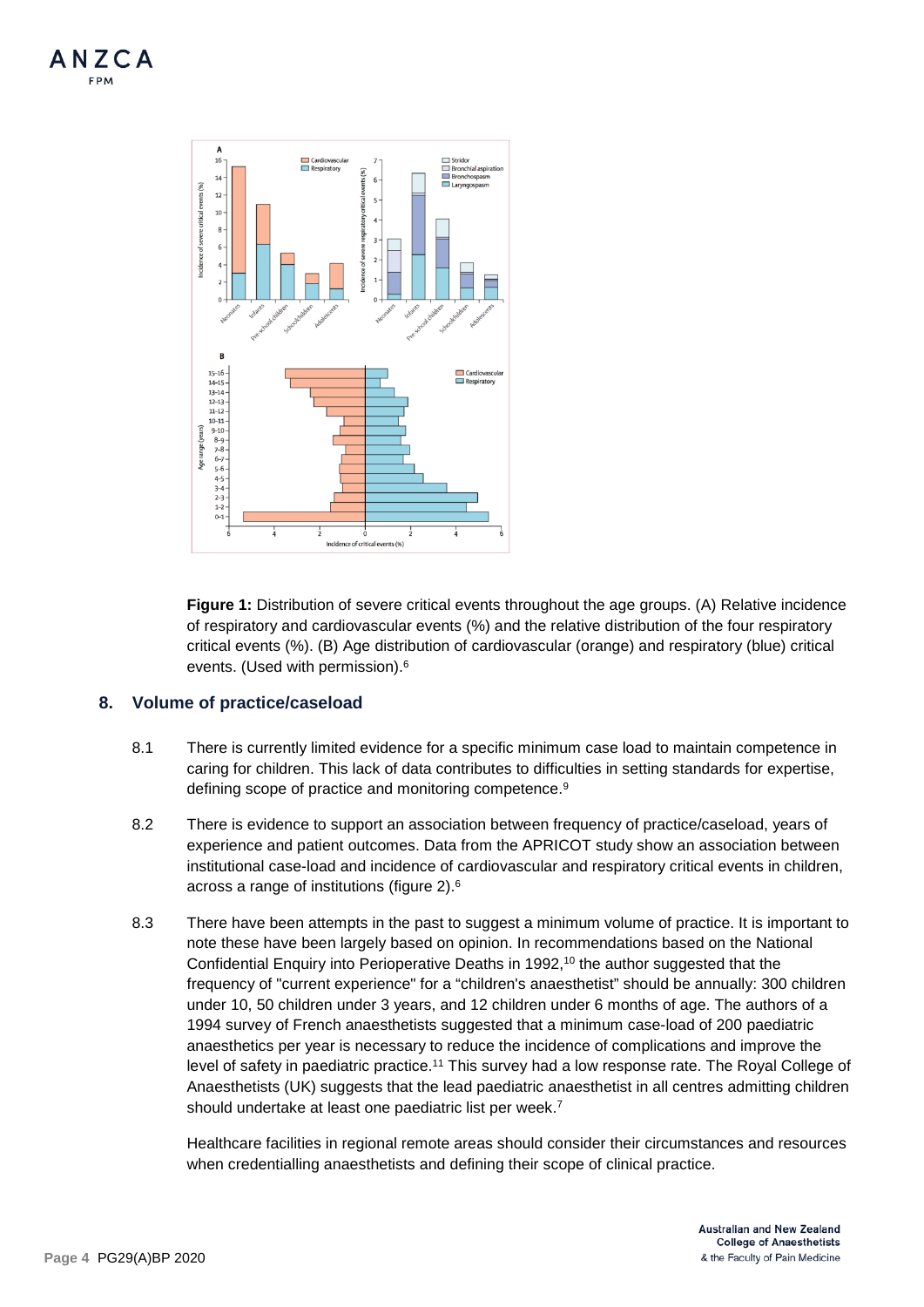- 8.4 It is recognised that not all paediatric lists are equivalent and that an appraisal of the volume and recency of practice should guide the planning of maintenance of competence activities.
- 8.5 Anaesthetists with subspecialty interest in caring for children should maintain a significant commitment to the areas of specialty. Highly specialised areas such as neurosurgery or cardiac surgery call for a continuing volume of recent practice and a commitment to ongoing education in the specific areas.





#### **9. Stratifying risk**

This section has been formulated to assist anaesthetists to determine which cases should be performed at any given time in any given health care facility. It is an attempt to avoid prescriptive guidelines regarding patient age or clinician caseload and to use the available evidence to weigh the risk of an episode of care, given the resources available at a healthcare facility at a given time.

More broadly, the purpose of this section is to assist anaesthetists in answering the question "Should I undertake this anaesthetic in this child in this facility with this theatre team?" Fundamentally this is a question of risk assessment and risk mitigation set in the background of best care principles as outlined in PG29(A).

Audits of mortality and morbidity form the basis of risk assessment in paediatric anaesthesia. Different approaches and different classifications mean that studies are not directly comparable; nevertheless, there is a consistency in the findings that enables some guidance to be developed. Major morbidity includes cardiovascular (cardiac arrest or haemorrhage) and respiratory (severe laryngospasm or bronchospasm). The most severe consequences, death or hypoxic brain damage, are in fact very rare in healthy children.

The most recent report on anaesthesia safety, Safety of Anaesthesia: A review of anaesthesia-related mortality reporting in Australia and New Zealand 2012-201412 reported an overall anaesthesia related death rate of 1 in 57,000 per annum. There were no anaesthesia related deaths in patients under 11 years. The emerging pattern is that anaesthesia risk is extremely low in patients who are fit and well (ASA-P 1-2).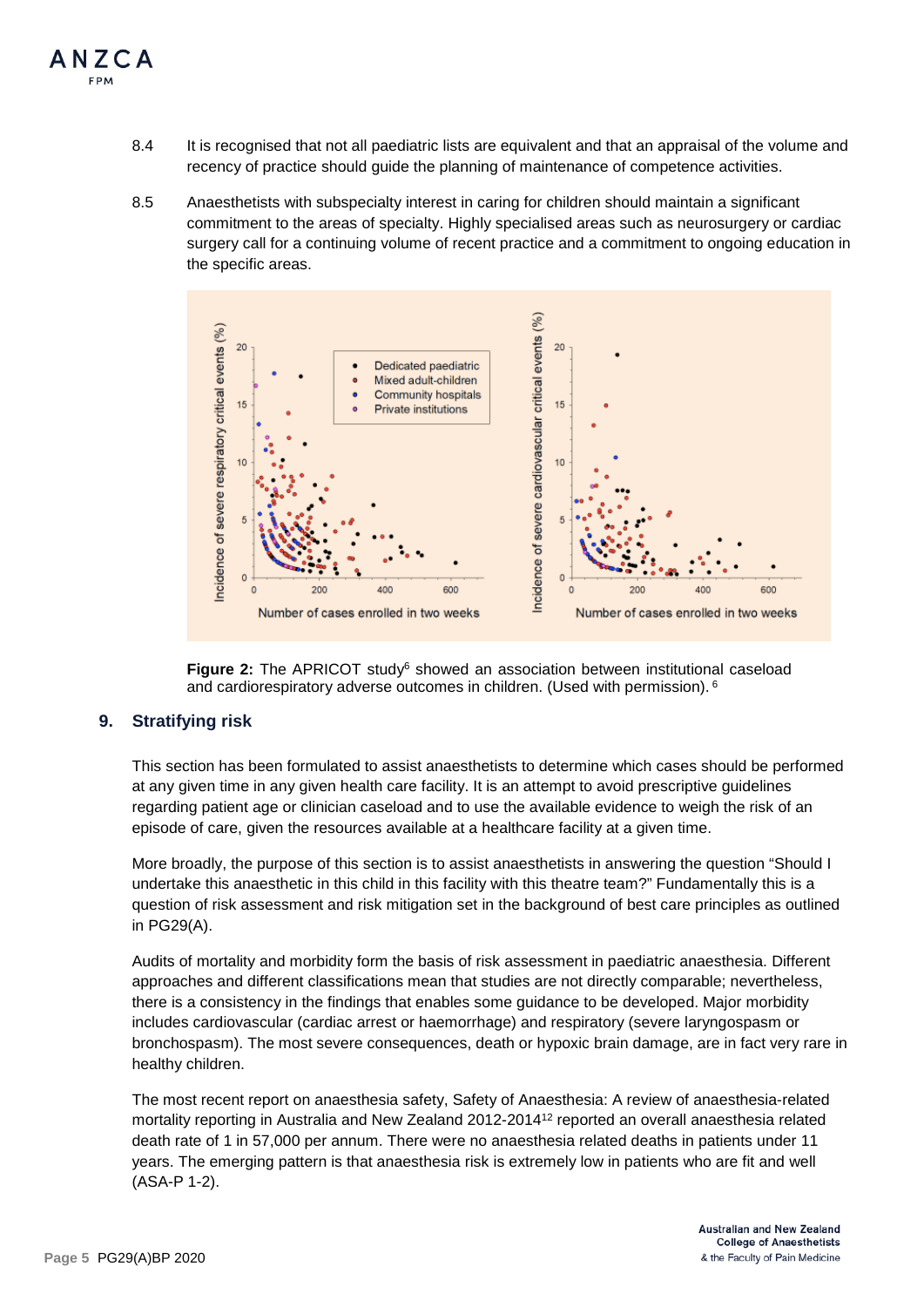

The common factors that are noted to significantly increase mortality or morbidity are:

- 1. Age.
	- 1. High risk: neonates, ex-premature infants, age <12 months.
	- 2. Medium risk: age 12-36 months.
	- 3. Low risk: age > 36 months.
- 2. ASA status.
	- 1. High risk: ASA 3-5.
	- 2. Medium risk: ASA 2 including respiratory risk factors such as recent URTI.
	- 3. Low risk: ASA 1.
- 3. Surgery.
	- 1. High risk: Cardiothoracic, neurosurgery, scoliosis surgery.
	- 2. Medium risk: Airway and dental surgery.
	- 3. Low risk: Peripheral, minor surgery.
	- 4. Emergency surgery is associated with increased risk.
- 4. Experience of the anaesthetist. The experience and volume of practice of the anaesthetist in paediatric anaesthesia is relevant, however evidence for absolute numbers is weak.

For the purpose of this document low risk means a relative risk of 1 or less, medium risk 2-3 times that and high risk 4 times or greater than low risk.

#### **10. Maintenance of competence and continuing professional development**

It is recognised that anaesthesia services will be delivered by qualified, registered medical specialists as well as by practitioners with generalist registration who have completed their college's recognised training. Irrespective of the training and qualification it is expected that standards of practice meet the demands of the environment in which practitioners practise. Continuing professional development (CPD) is an essential part of maintenance and improvements in skills regardless of volumes of practice, and even more so where these may be low.

The ANZCA CPD Standard identifies the elements that need to be included in any CPD program to ensure safety and quality in the provision of anaesthesia.

- 10.1 A formal standard for maintenance of competence for practitioners caring for children does not currently exist. The expectation is that practitioners will tailor their own CPD to their practice and caseload. A framework for CPD is provided through the College in the form of the ANZCA/FPM CPD program13 which is based on the ANZCA CPD Standard.
- 10.2 CPD calls for reflection on the part of anaesthetists. This might include an assessment of the likelihood of treating paediatric patients in planned or in unplanned situations, the volume of practice, and the recency of practice. These factors can guide a plan to develop and maintain skills and knowledge required to function at the accepted standard. Anaesthetists who care for children should be able to provide advanced life support, resuscitation, stabilisation and transfer of critically unwell children.
- 10.3 Australia and New Zealand face the dual challenges of sparse populations and geographically remote locations. Maintaining competence and, equally important, the confidence to treat children when exposed to low volumes of practice can be difficult. Maintaining skills can take a variety of forms: direct care, CPD activities, refresher and scenario-based courses, and visits to other centres. There should be established networks and arrangements in place to facilitate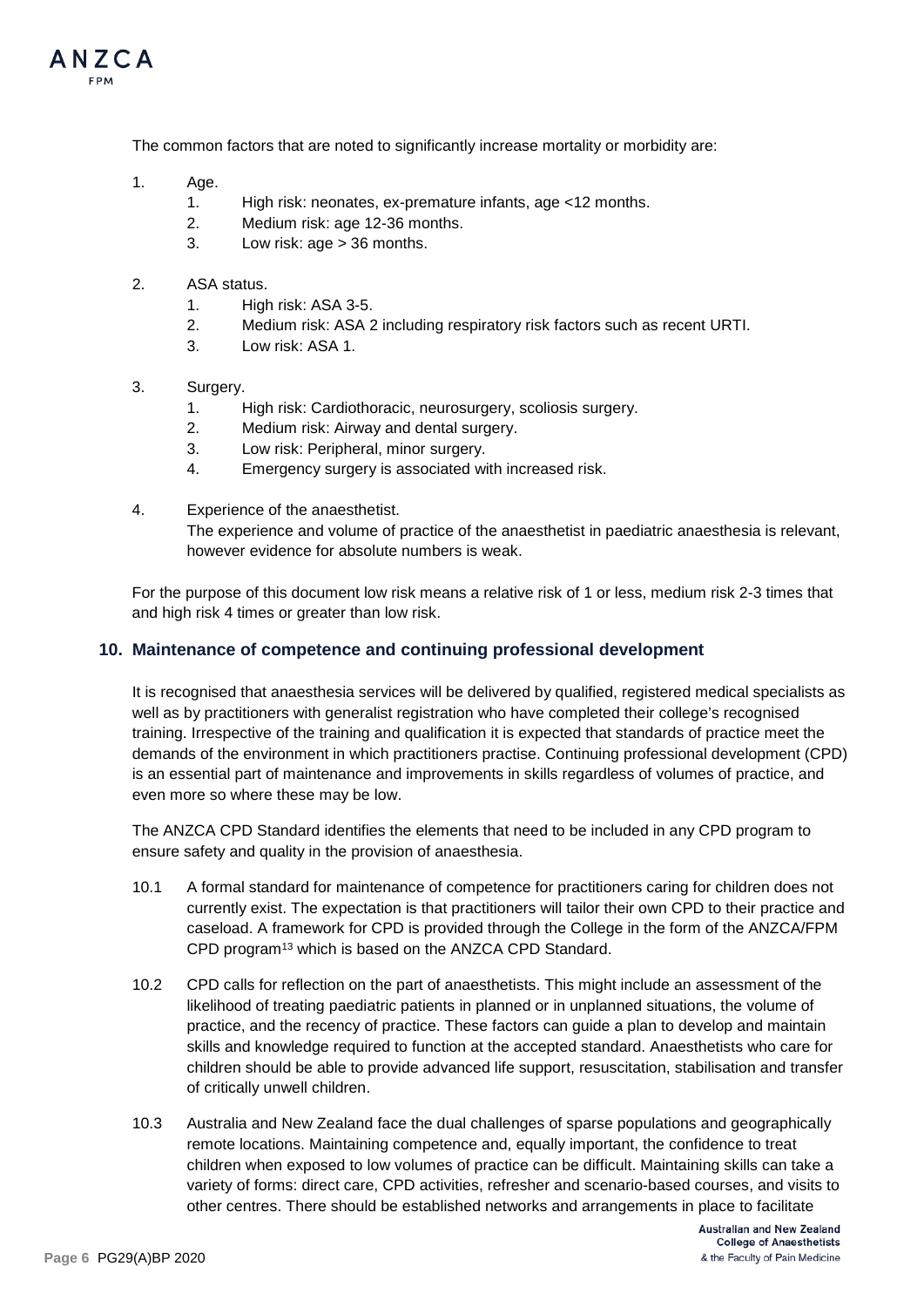

supernumerary attachments or secondments to higher volume or specialist centres. Regional networks should facilitate and support joint CPD activities specific to paediatric practice and health networks should support the time required to undertake these activities.

#### **11. Legislative requirements**

- 11.1 Local requirements for background checks or police clearance specific to paediatric practice will vary but must be adhered to, and monitored by the healthcare facility credentialling authority.
- 11.2 Practitioners should be aware of issues relating to assent, consent and the rights of children and adolescents undergoing medical care as well as avenues for child protection, mandatory reporting and safeguarding vulnerable children.14, 15

#### **12. Location for care and patient selection**

- 12.1 The approach to the perioperative care of children is underpinned by the commitment to children described in the United Nations Convention on the Rights of the Child<sup>16</sup> which states that the best interests of the child should be a primary consideration.
- 12.2 Distance between centres in Australia and New Zealand means that care needs to be delivered in different contexts. Australia has the lowest population density of any country in the OECD. Geographical challenges impact on many aspects of care including the transport of acutely unwell children and the configuration of regional elective services for children requiring anaesthesia.<sup>17</sup>
- 12.3 It is common within geographical regions to stratify healthcare facilities in order to determine the appropriateness of services delivered and patients to be treated at any particular facility.18
- 12.4 Networks between hospitals can provide support for institutions that care for children. Networks are a way of utilising available specialist expertise, standardising care and improving access. Networks allow collaboration between institutions, facilitate communication and training, and provide support in the event of a critical incident. Where an institution that cares for paediatric patients is not part of a larger network, they should seek to create such links with hospitals within the region.<sup>19-21</sup>

#### **13. Care of the critically ill paediatric patient**

- 13.1 The importance of pre-planning and a team based approach is highlighted in the Royal College of Anaesthetists *Guidelines for the provision of paediatric anaesthesia services*7, the NSW government *Surgery for children in metropolitan Sydney strategic framework*<sup>22</sup> and ANZCA professional document *PG52(G) Guideline for transport of critically ill patients*. Forward planning of resuscitation and stabilisation teams, and clear referral and transfer pathways will reduce the chances of anaesthetists being left unsupported in the care of a critically ill child.
- 13.2 Anaesthetists have competencies that are invaluable in the care of the critically ill child.<sup>23</sup> These include securing the airway and vascular access in a collapsed or severely injured child requiring resuscitation, and stabilising a child with rapidly advancing respiratory disease. In the event of critically ill children presenting to hospital, these competencies should be utilised regardless of professional titles.
- 13.3 In Australia and New Zealand, dedicated services take on the role of providing specialist intensive care advice and coordinating retrieval and transfer of paediatric, neonatal and perinatal patients. Hospitals should ensure that they have in place clear guidelines for contacting the relevant service in their area.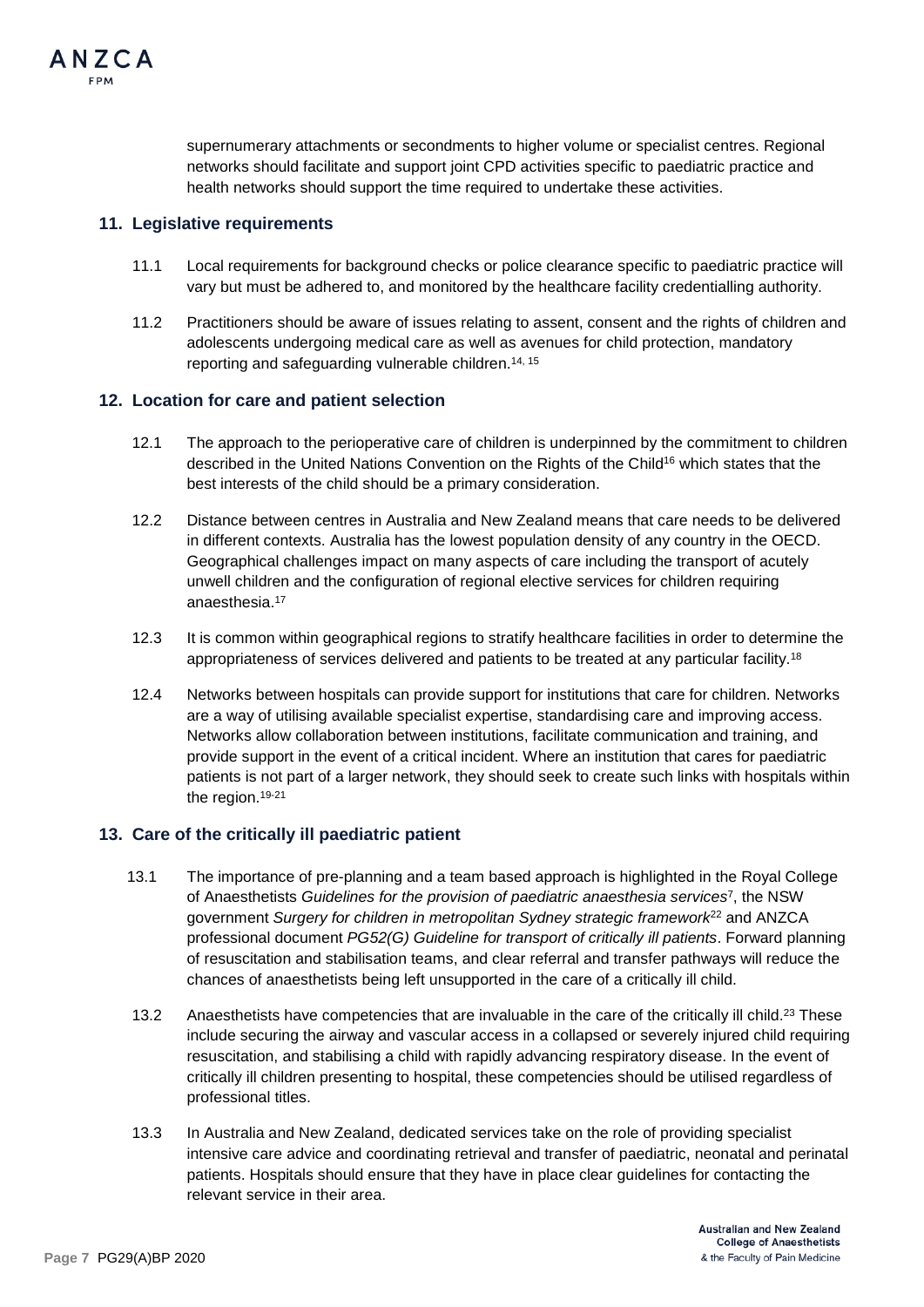## **14. Neonates and infants**

ANZCA FPM

- 14.1 Apnoea following anaesthesia and sedation is a potentially life-threatening complication that occurs mostly in premature infants. Apnoea is considered significant if it lasts more than 15 seconds, is associated with bradycardia (HR< 100/min or a drop of at least 30/min from baseline) or with oxygen desaturation (< 90%).
- 14.2 Risk factors for post-operative apnoea include postmenstrual age, gestational age at birth, preoperative apnoea of prematurity, anaemia (Hb <10 g/dl or Haematocrit < 30%) and chronic lung disease.24, 26-28
- 14.3 Most post-operative apnoea occurs within the first 2 hours. In healthy infants, after 12 apnoeafree hours, apnoea risk approaches pre-operative levels in healthy infants. Infants should be monitored for 12 apnoea free hours. High-risk infants or those with persistent apnoeas may need to be admitted for a longer period of monitoring.
- 14.4 Healthy ex-premature infants who have reached a PMA of 60 weeks can be sent home with standard discharge criteria. Ex-premature infants below 46 weeks should be admitted for apnoea monitoring after general anaesthesia or sedation. Between 46 weeks and 60 weeks PMA, there is currently no consensus as to whether or not infants need overnight monitoring.25-27 The analysis done by Côté et al showed that in the ex-premature infant born at 35 weeks, the risk of post-operative apnoea did not fall to 1% or less until the infants reach a PMA of 54 weeks. In the ex-premature infant born at 32 weeks, the risk of apnoea did not fall to 1% or less until the infants reach 56 weeks $^{24}$  PMA. Apnoea in otherwise well ex-premature infants has been reported as late as 54 weeks postmenstrual age. $24, 28$
- 14.5 Full term infants (greater than 37 weeks gestational age) may develop apnoea after general anaesthesia or sedation, although there is less evidence to guide decision making for these patients. There have been case reports of term infants up to 45 weeks PMA having apnoea in the post-operative period $26, 28$ .

#### **References**

- 1. Engle WA; American Academy of Pediatrics Committee on Fetus and Newborn. Age terminology during the perinatal period. Pediatrics. 2004 Nov;114(5):1362-4.
- 2. Australian and New Zealand College of Anaesthetists.PS02 Statement on credentialling and defining the scope of clinical practice in anaesthesia. [Internet]. 2018 Nov [cited 2018 Jan 8]. Available from: [https://www.anzca.edu.au/getattachment/93a9e675-8e55-4bbe-a274-3197108173e0/PS02-Statement](https://www.anzca.edu.au/getattachment/93a9e675-8e55-4bbe-a274-3197108173e0/PS02-Statement-on-credentialling-and-defining-the-scope-of-clinical-practice-in-anaesthesia#page=)[on-credentialling-and-defining-the-scope-of-clinical-practice-in-anaesthesia#page=](https://www.anzca.edu.au/getattachment/93a9e675-8e55-4bbe-a274-3197108173e0/PS02-Statement-on-credentialling-and-defining-the-scope-of-clinical-practice-in-anaesthesia#page=)
- 3. Australian Commission on Safety and Quality in Health Care (ACSQHC). Credentialing health practitioners and defining their scope of clinical practice: A guide for managers and practitioners. [Internet]. Sydney: ACSQHC, 2015 [cited 2018 Jan 8]. p. 40. Available from: [https://www.safetyandquality.gov.au/sites/default/files/migrated/Credentialing-health-practitioners-and](https://www.safetyandquality.gov.au/sites/default/files/migrated/Credentialing-health-practitioners-and-defining-their-scope-of-clinical-practice-A-guide-for-managers-and-practitioners-December-2015.pdf)[defining-their-scope-of-clinical-practice-A-guide-for-managers-and-practitioners-December-2015.pdf](https://www.safetyandquality.gov.au/sites/default/files/migrated/Credentialing-health-practitioners-and-defining-their-scope-of-clinical-practice-A-guide-for-managers-and-practitioners-December-2015.pdf)
- 4. Australian and New Zealand College of Anaesthetists. Anaesthesia training program curriculum. v1.9. [Internet]. ANZCA; 2019. Chapter 3.9, Paediatric anaesthesia; [cited 2019 July 5]. p. 195-208. Available from[: http://www.anzca.edu.au/documents/anaesthesia-training-program-curriculum.pdf](http://www.anzca.edu.au/documents/anaesthesia-training-program-curriculum.pdf)
- 5. Joint Consultative Committee on Anaesthesia. Curriculum for general practitioner anaesthesia curriculum. 5th ed. [Internet]. JCCA, 2018. Available from: [https://www.racgp.org.au/FSDEDEV/media/documents/RACGP/Committees/JCCA-Curriculum-for-](https://www.racgp.org.au/FSDEDEV/media/documents/RACGP/Committees/JCCA-Curriculum-for-General-Practitioner-Anaesthesia-5th-Edition-2018.pdf)[General-Practitioner-Anaesthesia-5th-Edition-2018.pdf](https://www.racgp.org.au/FSDEDEV/media/documents/RACGP/Committees/JCCA-Curriculum-for-General-Practitioner-Anaesthesia-5th-Edition-2018.pdf)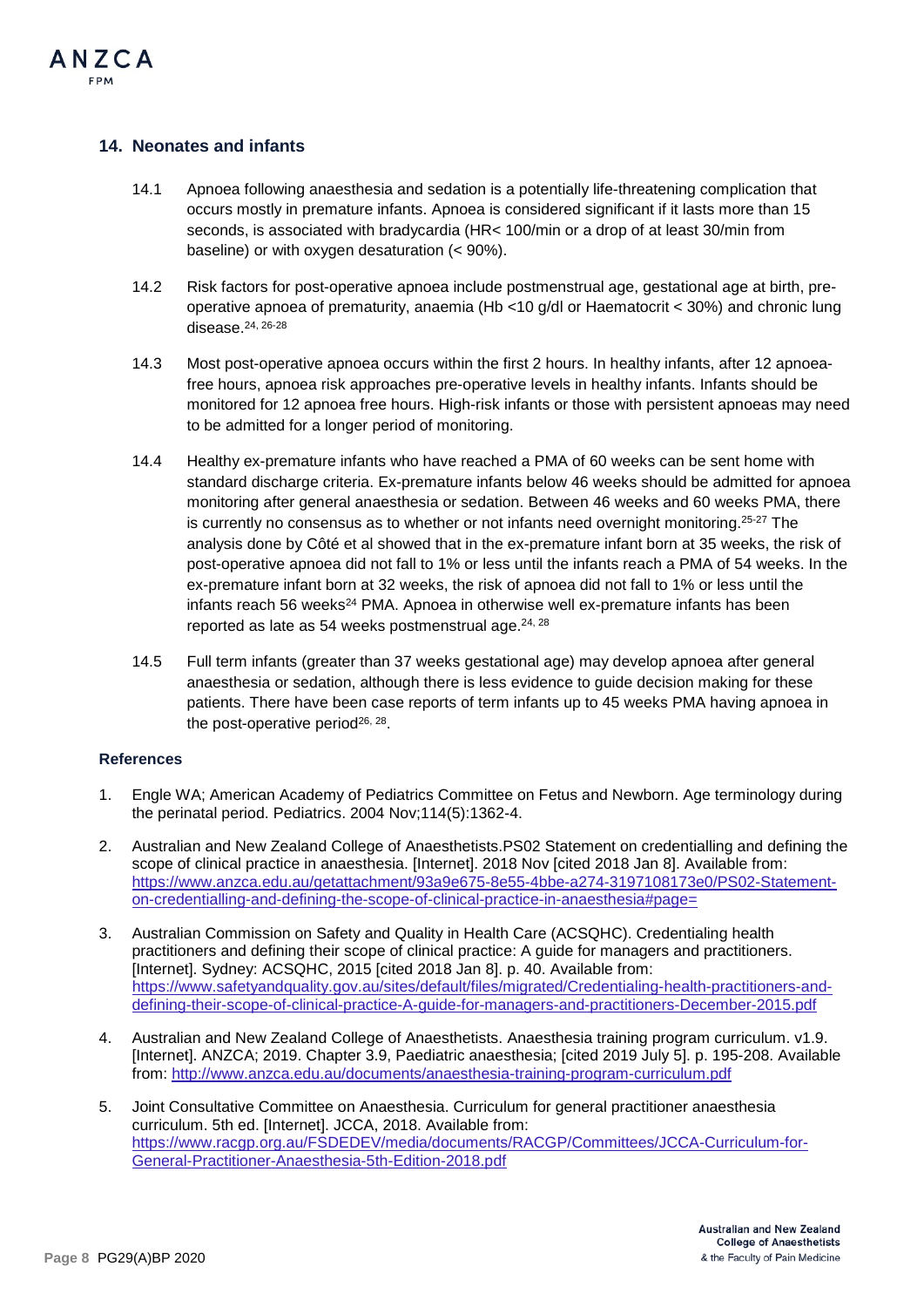- 6. Habre W, Disma N, Virag K, Becke K, Hansen TG, Johr M, et al. APRICOT Group of the European Society of Anaesthesiology Clinical Trial Network. Incidence of severe critical events in paediatric anaesthesia (APRICOT): a prospective multicentre observational study in 261 hospitals in Europe. Lancet Respir Med. 2017;5(5):412-25.
- 7. Royal College of Anaesthetists (RCoA). Chapter 10. Guidelines for the Provision of Anaesthesia Services (GPAS): Guidelines for the provision of paediatric anaesthesia services. [Internet]. London: RCoA; 2020. Available from: https://www.rcoa.ac.uk/gpas/chapter-10
- 8. Zgleszewski SE, Graham DA, Hickey PR, Brustowicz RM, Odegard KC, Koka R, Seefelder C, Navedo AT, Randolph AG. Anesthesiologist- and system-related risk factors for risk-adjusted pediatric anesthesia-related cardiac arrest. Anesth Analg. 2016 Feb;122(2):482-9.
- 9. Habre W. Pediatric anesthesia after APRICOT (Anaesthesia PRactice In Children Observational Trial): who should do it? Curr Opin Anaesthesiol. 2018 Jun;31(3):292-6.
- 10. Lunn, JN. Implications of the national confidential enquiry into perioperative deaths for paediatric anaesthesia. Paediatric Anaesthesia. 1992;(2)69-72.
- 11. Auroy Y, Ecoffey C, Messiah A, Rouvier B. Relationship between complications of pediatric anesthesia and volume of pediatric anesthetics. Anesth Analg. 1997 Jan; 84(1):234-5.
- 12. Australian and New Zealand College of Anaesthetists. Safety of Anaesthesia: A review of anaesthesiarelated mortality reporting in Australia and New Zealand 2012-2014. [Internet]. ANZCA 2017. Available from: [https://www.anzca.edu.au/resources/incident-reporting-docs/safety-of-anaesthesia-\(mortality\)](https://www.anzca.edu.au/resources/incident-reporting-docs/safety-of-anaesthesia-(mortality)-reports/mortalityreport_2012-2014-(1)) [reports/mortalityreport\\_2012-2014-\(1\)](https://www.anzca.edu.au/resources/incident-reporting-docs/safety-of-anaesthesia-(mortality)-reports/mortalityreport_2012-2014-(1))
- 13. Australian and New Zealand College of Anaesthetists (ANZCA). Continuing Professional Development Portfolio. [Internet]. Available from: https://www.anzca.edu.au/education-training/anzca-and-fpm-cpdprogram
- 14. Dare T. Parental rights and medical decisions. Paediatr Anaesth. 2009;19(10):947-52.
- 15. Braun AR, Skene L, Merry AF. Informed consent for anaesthesia in Australia and New Zealand. Anaesth Intensive Care. 2010;38(5):809-22.
- 16. United Nations Committee on the Rights of the Child, United Nations Children's Fund. Implementing child rights in early childhood. [Internet]. The Hague: Bernard van Leer Foundation; 2006. Available from: [https://www.unicef.org/earlychildhood/files/Guide\\_to\\_GC7.pdf](https://www.unicef.org/earlychildhood/files/Guide_to_GC7.pdf)
- 17. Royal Australasian College of Surgeons (RACS). Position paper: Surgery in children. [Internet]. 2017 May. Available from: [https://umbraco.surgeons.org/media/1666/2017-05-04\\_pos\\_fes-pst-](https://umbraco.surgeons.org/media/1666/2017-05-04_pos_fes-pst-055_surgery_in_children.pdf)[055\\_surgery\\_in\\_children.pdf](https://umbraco.surgeons.org/media/1666/2017-05-04_pos_fes-pst-055_surgery_in_children.pdf)
- 18. Queensland Health. The clinical services capability framework for public and licensed private health facilities (v3.2): Anaesthetic services – children's. [Internet]. Available from: [https://www.health.qld.gov.au/\\_\\_data/assets/pdf\\_file/0018/444510/cscf-anaesthetic-childrens.pdf](https://www.health.qld.gov.au/__data/assets/pdf_file/0018/444510/cscf-anaesthetic-childrens.pdf)
- 19. Society for Pediatric Anesthesia (SPA). SPA Policy statement on provision of pediatric anesthesia care. [Internet]. Virginia, United States. Available from: [http://www.pedsanesthesia.org/about/provision-of](http://www.pedsanesthesia.org/about/provision-of-pediatric-anesthesia-care/)[pediatric-anesthesia-care/](http://www.pedsanesthesia.org/about/provision-of-pediatric-anesthesia-care/)
- 20. Task Force for Children's Surgical Care. Optimal resources for children's surgical care in the United States. J Am Coll Surg. 2014 Mar;218(3):479-487.
- 21. Brooks Peterson M, Houck CS, Deshpande JK, Flick RP. American College of Surgeons children's surgery verification quality improvement program: What anesthesiologists need to know now. Anesth Analg. 2018 May;126(5):1624-32.
- 22. NSW Kids and Families. The surgery for children in metropolitan Sydney strategic framework. [Internet]. NSW Kids and Families; 2014. Available from: <https://www.health.nsw.gov.au/kidsfamilies/paediatric/Publications/surgery-for-children-framework.pdf>

ANZCA FPM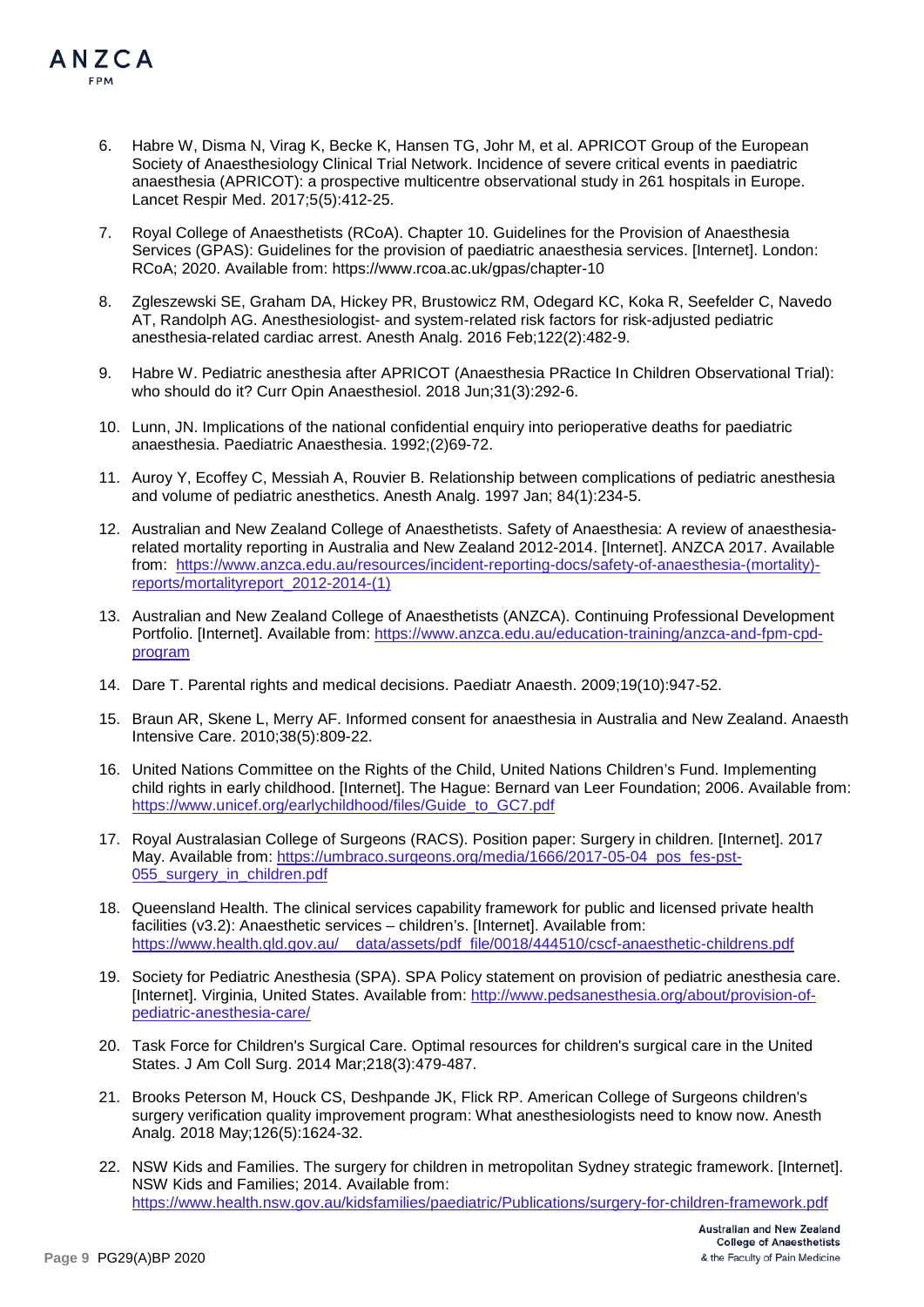- 23. A Working Group with representation from the Department of Health, the Royal College of Paediatrics and Child Health, the Royal College of Anaesthetists, the Royal College of Nursing, the Children's Surgical Forum of the Royal College of Surgeons, the Association of Paediatric Anaesthetists of Great Britain and Ireland and the British Association of Paediatric Surgeons. The acutely or critically sick or injured child in the district general hospital: A team response. [Internet]. London: Department of Health: 2006. Available from: [https://www.rcoa.ac.uk/system/files/PUB\\_ACSIC.pdf](https://www.rcoa.ac.uk/system/files/PUB_ACSIC.pdf)
- 24. Coté CJ, Zaslavsky A, Downes JJ, Kurth CD, Welborn LG, Warner LO, Malviya SV. Postoperative apnea in former preterm infants after inguinal herniorrhaphy. A combined analysis. Anesthesiology. 1995 Apr;82(4):809-22.
- 25. Kunst G, Linderkamp O, Holle R, Motsch J, Martin E. The proportion of high risk preterm infants with postoperative apnea and bradycardia is the same after general and spinal anesthesia. Can J Anaesth. 1999 Jan;46(1):94-5.
- 26. Sims C, Johnson CM. Postoperative apnoea in infants. Anaesth Intensive Care. 1994 Feb;22(1):40-5.
- 27. Walther-Larsen S, Rasmussen LS. The former preterm infant and risk of post-operative apnoea: recommendations for management. Acta Anaesthesiol Scand. 2006 Aug;50(7):888-93.
- 28. Davidson AJ, Morton NS, Arnup SJ, de Graaff JC, Disma N, Withington DE, et al. Apnea after awakeregional and general anesthesia in infants: The General Anesthesia compared to Spinal anesthesia (GAS) study: comparing apnea and neurodevelopmental outcomes, a randomized controlled trial. Anesthesiology. 2015 Jul;123(1):38-54.

#### **Related ANZCA documents**

ANZCA FPM

- PS02(A) Position statement on credentialling and defining the scope of clinical practice in anaesthesia
- PG03(A) Guideline for the management of major regional analgesia
- PG06(A) Guideline on the anaesthesia record
- PG07(A) Guideline on pre-anaesthesia consultation and patient preparation
- PS08(A) Position statement on the assistant for the anaesthetist
- PG09(G) Guideline on sedation and/or analgesia for diagnostic and interventional medical, dental or surgical procedures
- PG15(POM) Guideline for the perioperative care of patients selected for day stay procedures
- PS26(A) Position statement on informed consent for anaesthesia or sedation
- PG41(PM) Guideline on acute pain management
- PS45(PM) Position statement on patients' rights to pain management and associated responsibilities
- PS55(A) Position statement on minimum facilities for safe administration of anaesthesia in operating suites and other anaesthetising locations

#### **Document development group**

Dr Richard Waldron, ANZCA Councillor, Tas (Lead) Dr Aimee Clark, NZ Dr Patrick Farrell, Councillor, SPANZA, NSW Dr Melissa Goldberg, NSW Dr Phillipa Hore, Chair Safety and Quality Committee, Vic Dr Peter Roessler, Director of Professional Affairs (Professional Documents), Vic

#### **Society for Paediatric Anaesthesia in New Zealand and Australia (SPANZA) working group:**

Dr Aimee Clark, NZ